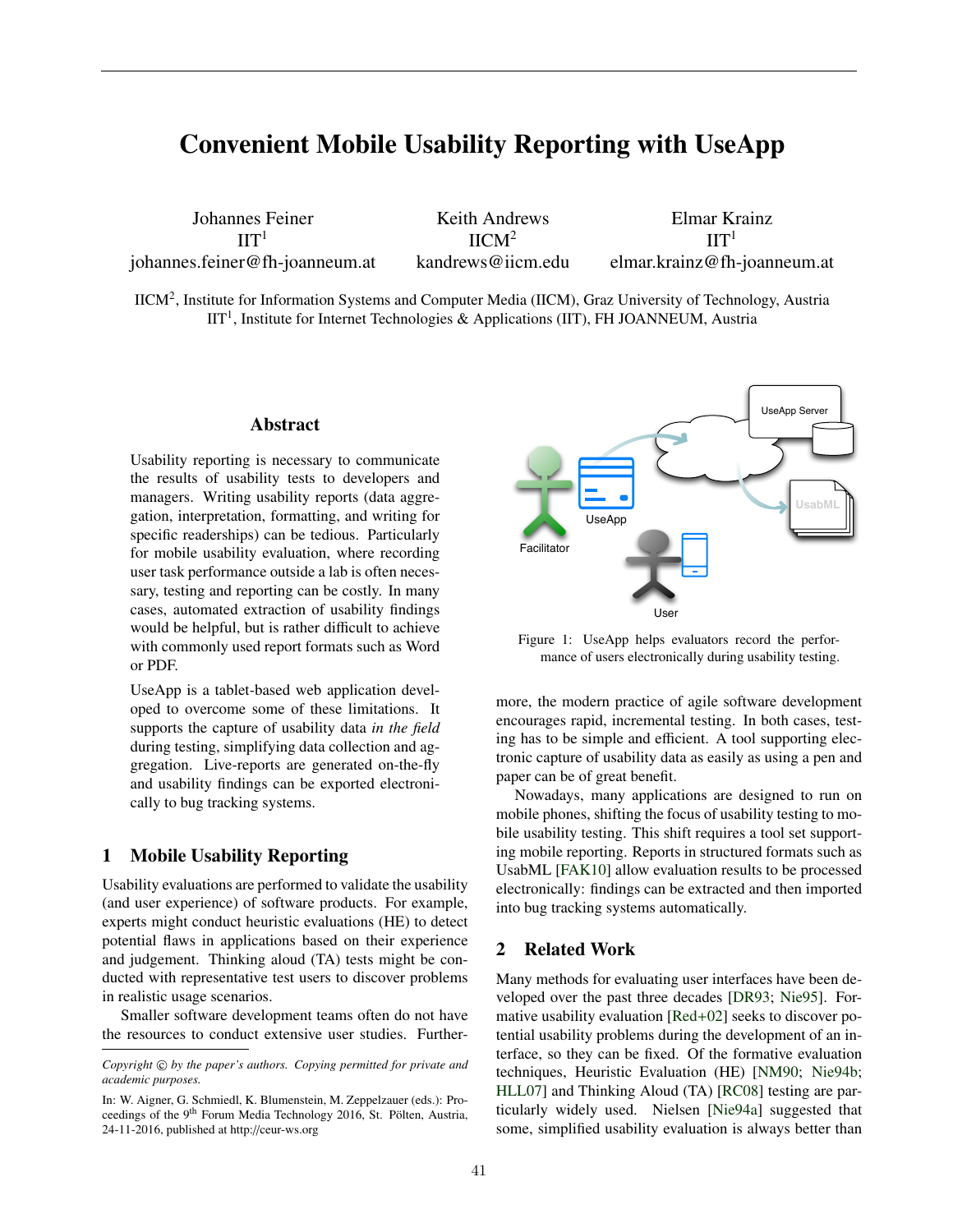none. Brooke [Bro96] proposed the System Usability Scale (SUS) to make assessment through questionnaires simpler and results comparable through normalised scoring.

Usability reporting feeds back the findings of usability evaluations to development teams [Que05; Her16]. According [Yus15] and [YGV15] using conventional bug tracking systems for usability reporting does now work well. Structured written reports have traditionally been used [FH03; LCA97]. Some efforts have been made to standardise the structure of such reports, including the Common Industry Format (CIF) [NIS99] for formal experiments. However, usability reports are still largely delivered in traditional document formats such as Microsoft Word and PDF, which are extremely hard to process automatically. UsabML [FAK10] is a structured, XML-based format format for usability reports, which allows tool-based extraction and/or conversion and thus fosters simpler automation and reuse.

Reporting usability defects to software developers (cmp [Hel+11]) is a challenge still. [YGV16] investigated reporting and analysed 147 responses. They detected a gap between the what reporters provide and what developers need when fixing defects. UseApp aims into the same direction, as it narrow this gap by supporting semiautomated handover of usability results into bug tracking systems.

Modern usability evaluation shifted towards open use situations and takes the mobile context into account, as discussed in [BH11], [KSV12] and [Lan13]. ISO standards support objective measurement of the usability of mobile applications as reported in [MIA16]. Several tools to assist mobile usability testing can be found in literature. [Sto+15] present MARS, a mobile app rating scale. The tool helps assessing and classifying apps in health sector. The challenges of automatic UI observation and event logging to improve usability on mobile apps can be found [Ma+13], but the support for usability engineering methods (like TA or HE) is missing. Frameworks with a set of different tools and methods to support mobile usability evaluation can be found at [And+01] and [Che16].

Also, some commercial products are on the market. For example, Usertesting<sup>1</sup> is a product which helps to add usability testing on mobile platforms. Beside premium/paid support for testing, simple test can be created with the help of an online tool. Another tool for testing-support of mobile web sites is UXRecorder<sup>2</sup> which supports recording of users touch and facial impressions.

The systematic mapping study [ZSG16] about mobile application testing techniques categorised the different approaches and stated that 19 out of 79 studies employed usability testing. The paper discusses many challenges of mobile testing, such as context-awareness, lab vs. in-the-wild testing, video recording or mobile eye-tracking. One of the

| Criteria  | Description       | Usage in UseApp       |  |  |  |
|-----------|-------------------|-----------------------|--|--|--|
| Simple    | Minimise input,   | No pen and paper      |  |  |  |
| and Fast  | use templates.    | required.<br>Place-   |  |  |  |
|           |                   | holders and default   |  |  |  |
|           |                   | values.               |  |  |  |
| Context   | Sensor<br>support | Auto-timing of task   |  |  |  |
| Aware-    | $(GPS)$ , timing. | duration.             |  |  |  |
| ness      |                   |                       |  |  |  |
| Don't     | Manage and store  | Reuse existing user   |  |  |  |
| Repeat    | project and user  | details,<br>question- |  |  |  |
| Yourself  | details.          | naires.               |  |  |  |
| (DRY)     |                   |                       |  |  |  |
| Export    | Structured        | Export as UsabML.     |  |  |  |
| and Reuse | formats,<br>post- |                       |  |  |  |
|           | processing.       |                       |  |  |  |

Table 1: Selected design criteria for a mobile usability reporting tool.

main challenges addressed in several papers was *Improving the test suite*. Furthermore, [ZSG16] refer to research groups working on improved toolkits and testing frameworks: [Can+13] for Advanced Test Environment (ATE), a platform which supports automatic execution of user experience tests, [LH12] for a toolkit for unsupervised evaluation of mobile applications, [BH09] a logging based framework to evaluate usability of apps on mobile devices, and [VCD15] for automated mobile testing as a service. For research crowdsourcing in mobile testing [Sta13] created the lightweight *Cloud Testing of Mobile Systems* (CTOMS) framework.

In contrast to this work, which focuses on reporting, only few of the cited approaches mention post-processing and reuse of reports at all.

### 3 UseApp Concept

UseApp is a client-server web application, as shown in Figure 1. The facilitator manages the mobile user testing and typically enters data into the system using a web browser on a tablet. The criteria used to design UseApp are shown in Table 1. Data entry should be fast and simple, through a minimal interface and use of templates, placeholders, and default values. Sensors should be used to automate procedures as far as possible. Data should only have to be entered once. Overviews and reports should be generated on-the-fly and results should be exported in a structured reporting format.

Recipes for common evaluation tasks, such as a thinking aloud test or administering a standard questionnaire should be available pre-canned. The interface should support focus and context: giving an overview whilst simultaneously allowing the facilitator to focus on the details of current actions. Colour-coded indicators should give feedback about already completed sections, and highlight where data is still

<sup>1</sup>https://www.usertesting.com/.

<sup>2</sup>http://www.uxrecorder.com/.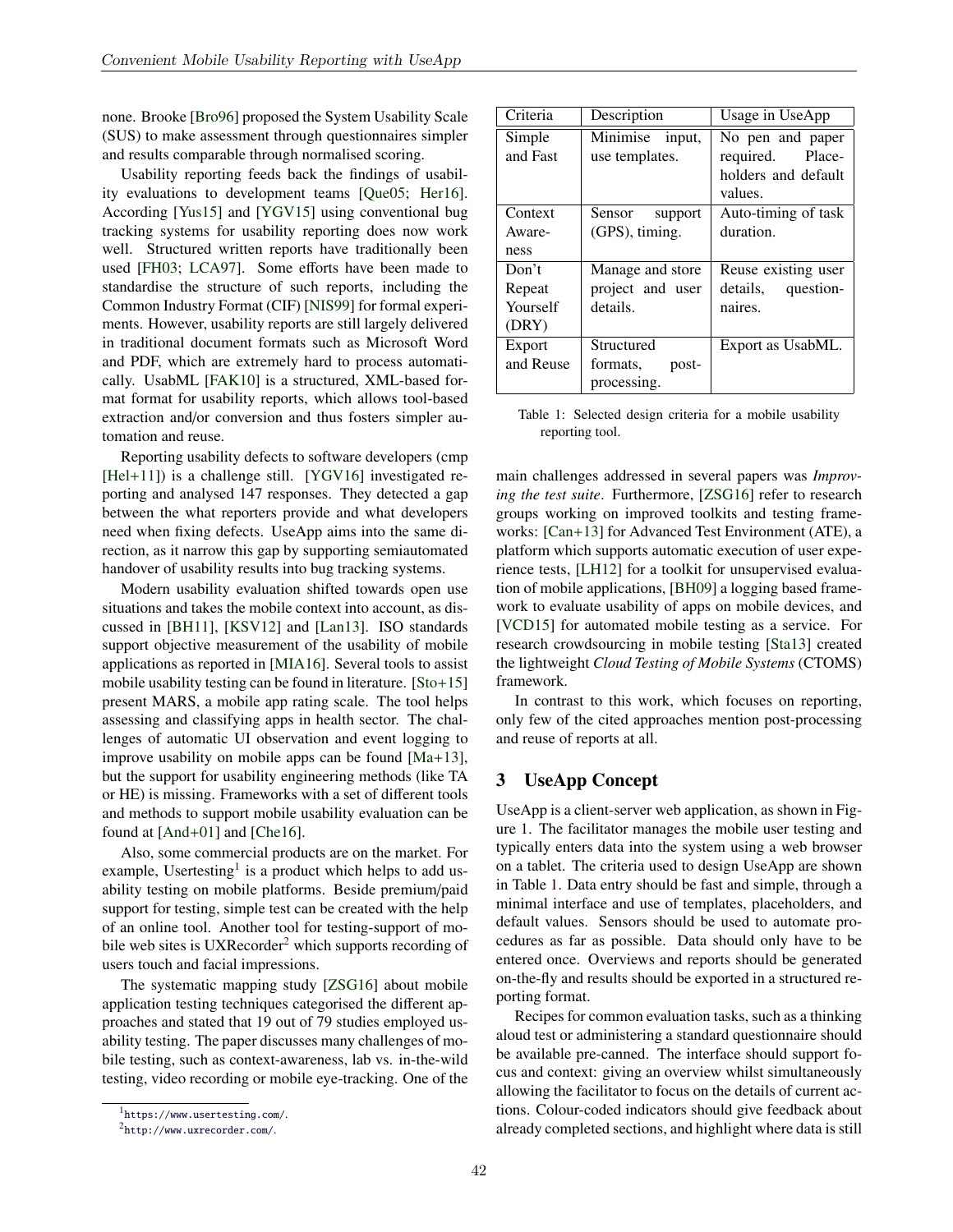

Figure 2: Just six steps – from setup, to data entry to a final report – motivates even small development teams to perform mobile usability tests.

incomplete. To remove the need for pen and paper, everything should be possible directly on the tablet: from signing a consent form with a stylus or via audio, to answering questionnaire questions by tapping.

### 4 UseApp Implementation

UseApp currently has built-in support for running Thinking Aloud (TA) tests and administering SUS [Bro96] questionnaires. In future versions, support for Heuristic Evaluations (HE) and other questionnaires and rating scales will be added.

The client implementation uses many features of modern HTML5 web technologies, in order to support the features outlines in Section 3. Responsive web design is used to support several screen resolutions and provide sensible fallbacks where features are not supported by a particular device or browser. Offline storage, sensors, audio input and output, and canvas-based charts are all used.

The UseApp server is built in Ruby/Rails and exposes a restful application programming interface (API). Thus, the client only retrieves and stores data on the server, but the layout and rendering are completely server independent.

The workflow for a TA test comprises six steps (Project Details, Agreement, User Info, Test, Inquiry, and Finish), as indicated in the top bar in Figure 2. The workflow starts with entering the project details. Test users then give their consent and answer demographic and background questions.

The facilitator can track individual or collective performance directly with help of *UseApp*. Placeholders and templates support and speed up facilitator input as shown in Figure 3. Timing of task duration is supported by built-in timers. Task completeness can be indicated just be mov-

| $\bullet$ $\left\{ \cdot \right\}$ $\Box$ | iii innsbruck.fh-joanneum.at/useapp/app/#/projects/1/step Ĉ |                                     |                |                         |                   |  |
|-------------------------------------------|-------------------------------------------------------------|-------------------------------------|----------------|-------------------------|-------------------|--|
|                                           |                                                             | <b>Usability Evaluation Service</b> |                |                         |                   |  |
| <b>UseApp</b>                             | <b>Marion Meier</b><br>$\overline{\phantom{a}}$             |                                     |                |                         |                   |  |
| 1                                         | $\overline{\mathbf{2}}$                                     | 3                                   | 4              | $\overline{\mathbf{5}}$ | 6                 |  |
| Project details                           | Agreement                                                   | User info                           | <b>Test</b>    | Inquiry                 | <b>Finish!</b>    |  |
|                                           |                                                             |                                     |                |                         |                   |  |
| <b>Feedback questions</b>                 |                                                             |                                     |                |                         | <b>INCOMPLETE</b> |  |
|                                           |                                                             |                                     |                |                         |                   |  |
| Was the test difficult?                   |                                                             |                                     |                |                         | <b>TODO</b>       |  |
| $\mathbf 0$                               |                                                             |                                     |                |                         | 100               |  |
| ٠                                         |                                                             |                                     |                |                         |                   |  |
| Was the length of the test ok?            |                                                             |                                     |                |                         | <b>TODO</b>       |  |
| <b>Interview questions</b>                |                                                             |                                     |                |                         | <b>INCOMPLETE</b> |  |
|                                           |                                                             |                                     |                |                         |                   |  |
| Which aspects did work as expected?       |                                                             |                                     |                |                         | <b>TODO</b>       |  |
| Please answer this question.              |                                                             |                                     |                |                         |                   |  |
|                                           |                                                             |                                     |                |                         |                   |  |
| Which aspects of the app did you like?    |                                                             |                                     |                |                         | <b>TODO</b>       |  |
| Which aspects should be improved?         |                                                             |                                     |                |                         | <b>TODO</b>       |  |
|                                           |                                                             |                                     |                |                         |                   |  |
|                                           | <b>System Usability Scale (SUS)</b>                         |                                     |                |                         | <b>INCOMPLETE</b> |  |
|                                           | I think that I would like to use this system frequently.    |                                     |                |                         | <b>TODO</b>       |  |
| No value                                  |                                                             |                                     | Strongly agree |                         |                   |  |
| ٠                                         |                                                             |                                     |                |                         |                   |  |
|                                           | I found the system unnecessarily complex.                   |                                     |                |                         | <b>TODO</b>       |  |
|                                           |                                                             |                                     |                |                         |                   |  |
| I thought the system was easy to use.     |                                                             |                                     |                |                         | <b>TODO</b>       |  |

Figure 3: Many built-in placeholders and the timer functionality allow simple and fast reporting.

ing a slider. After completing tasks, the users are asked for feedback. As the questions have all been prepared and assembled in advance, the answers are collected in electronic form.

The results can be viewed for single participants, or for a group of participants, including means and summaries. Multiple charts are available to support interpretation and communication of the results. Figure 4 shows an example. Notes and annotations can be added by the facilitator.

### 5 UseApp in Action

 $\bullet$ 

UseApp was trialled for a number of mobile usability evaluations. The UseApp server was set up in-house and the installation of the web app on an iPad was prepared in advance. The manager of each study entered the project details, task descriptions, and questionnaire questions in advance. As users performed their tasks, the facilitator had their iPad in hand to guide the session, enter observations, and record task duration. After completing the tasks, an interview was conducted and a questionnaire was filled out. Immediately after each test user has finished, the usability managers had access to the results and could add any comments or notes relevant to that test.

Feedback from the first users of UseApp (the usability evaluations managers and facilitators) has indicated some of its benefits and limitations:

• *Feedback*: the top bar indicating the six steps to completion was useful feedback.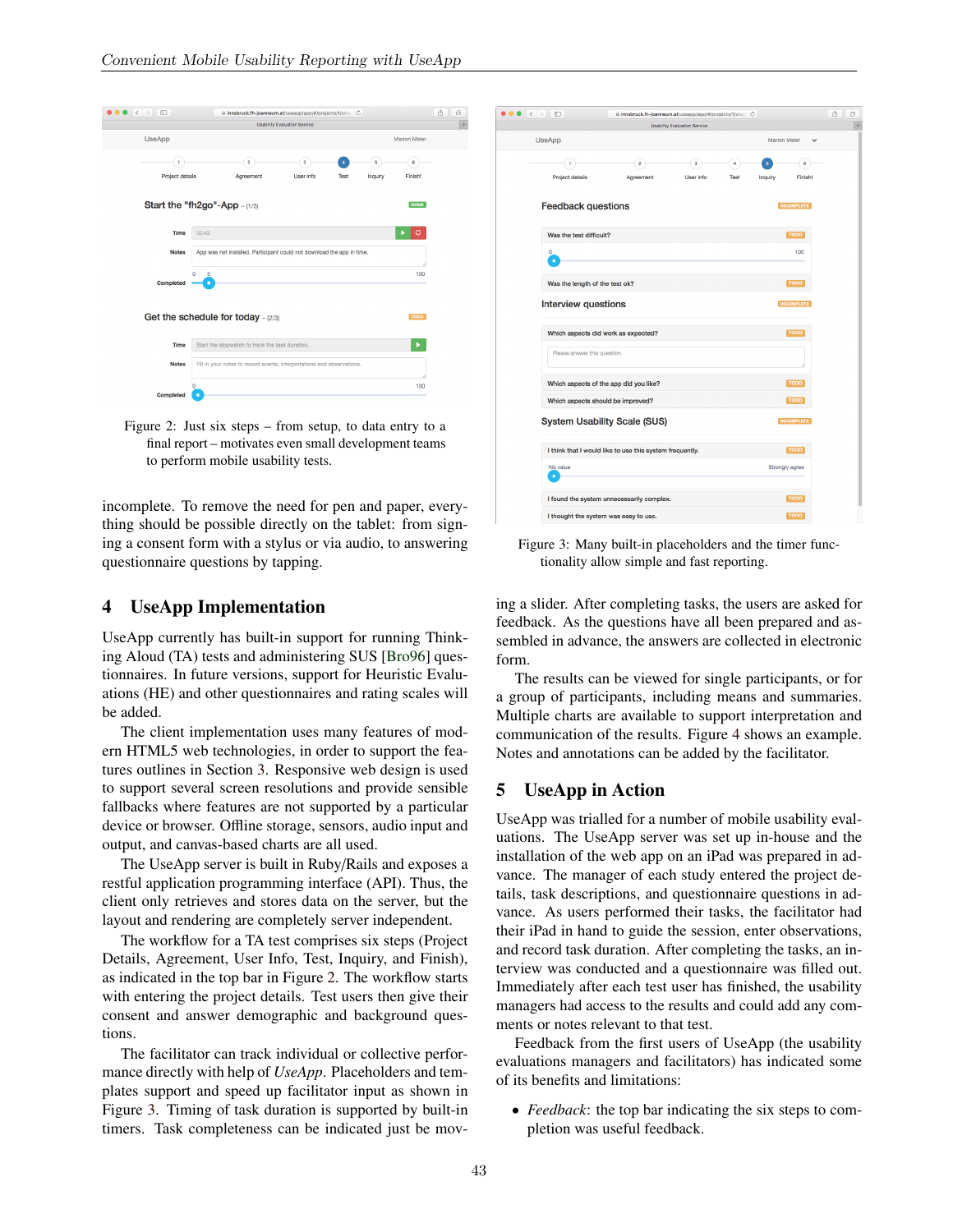

Figure 4: Results are calculated on-the-fly and make results available instantly.

- *No Paper*: no need for paper keeps the test environment uncluttered.
- *Re-Use*: where user testing is required multiple times, the reuse of already prepared evaluation documents, such as same or similar questions for the questionnaire, is time saving.
- *Export*: software developers liked the idea of postprocessing reports. After exporting the usability reports in structured UsabML, automated import into bug tracking systems is not difficult.

UseApp acts as a practical companion when running a mobile usability test. Although UseApp can help, preparing and conducting usability tests still takes time and effort.

A minor limitation was the lack of support for freehand writing when signing the consent form. A tablet supporting a stylus might be useful for future versions instead of forcing users to draw with their fingers.

## 6 Concluding Remarks

UseApp has the potential to support usability evaluators in multiple ways. It simplifies data entry when conducting mobile usability tests, provides templates for input, automation for recording tasks, and reuse of project data. Instant reporting and flexible export into structured UsabML help accelerate the provision of usability findings by the test team to the appropriate software developers.

Ongoing improvement of UseApp will expand evaluation methods supported and the palette of built-in templates. The use of GPS sensors to track location might also be useful in some evaluation contexts.

### References

- [And+01] Terence S. Andre, H. Rex Hartson, Steven M. Belz, and Faith A. McCreary. "The User Action Framework: A Reliable Foundation For Usability Engineering Support Tools". In: *International Journal of Human-Computer Studies* 54.1 (Jan. 2001), pages 107–136. doi:10. 1006/ijhc.2000.0441 (cited on page 2).
- [BH09] Florence Balagtas-Fernandez and Heinrich Hussmann. "A Methodology and Framework to Simplify Usability Analysis of Mobile Applications". In: *Proc. IEEE*/*ACM International Conference on Automated Software Engineering*. ASE 2009. IEEE Computer Society, 2009, pages 520–524. ISBN 9780769538914. doi: 10.1109/ASE.2009.12 (cited on page 2).
- [BH11] Javier A. Bargas-Avila and Kasper Hornbæk. "Old Wine in New Bottles or Novel Challenges: A Critical Analysis of Empirical Studies of User Experience". In: *Proceedings of the SIGCHI Conference on Human Factors in Computing Systems*. CHI '11. Vancouver, BC, Canada: ACM, May 7, 2011, pages 2689– 2698. ISBN 9781450302289. doi: 10. 1145/ 1978942.1979336 (cited on page 2).
- [Bro96] J. Brooke. "SUS: A Quick and Dirty Usability Scale". In: *Usability Evaluation in Industry*. Edited by Patrick W. Jordan, Bruce Thomas, Bernard A. Weerdmeester, and Ian L. Mc-Clelland. Taylor & Francis, 1996. Chapter 21, pages 189–194. ISBN 0748404600 (cited on pages 2–3).
- [Can+13] Gerado Canfora, Francesco Mercaldo, Corrado Aaron Visaggio, Mauro DAngelo, Antonio Furno, and Carminantonio Manganelli. "A Case Study of Automating User Experience-Oriented Performance Testing on Smartphones". In: *Proc. 6th International Conference on Software Testing, Verification and Validation*. ICST 2013. Mar. 18, 2013, pages 66– 69. doi: 10 . 1109 /ICST. 2013 . 16 (cited on page 2).
- [Che16] Lin Chou Cheng. "The Mobile App Usability Inspection (MAUi) Framework as a Guide for Minimal Viable Product (MVP) Testing in Lean Development Cycle". In: *Proc. 2nd International Conference in HCI and UX on*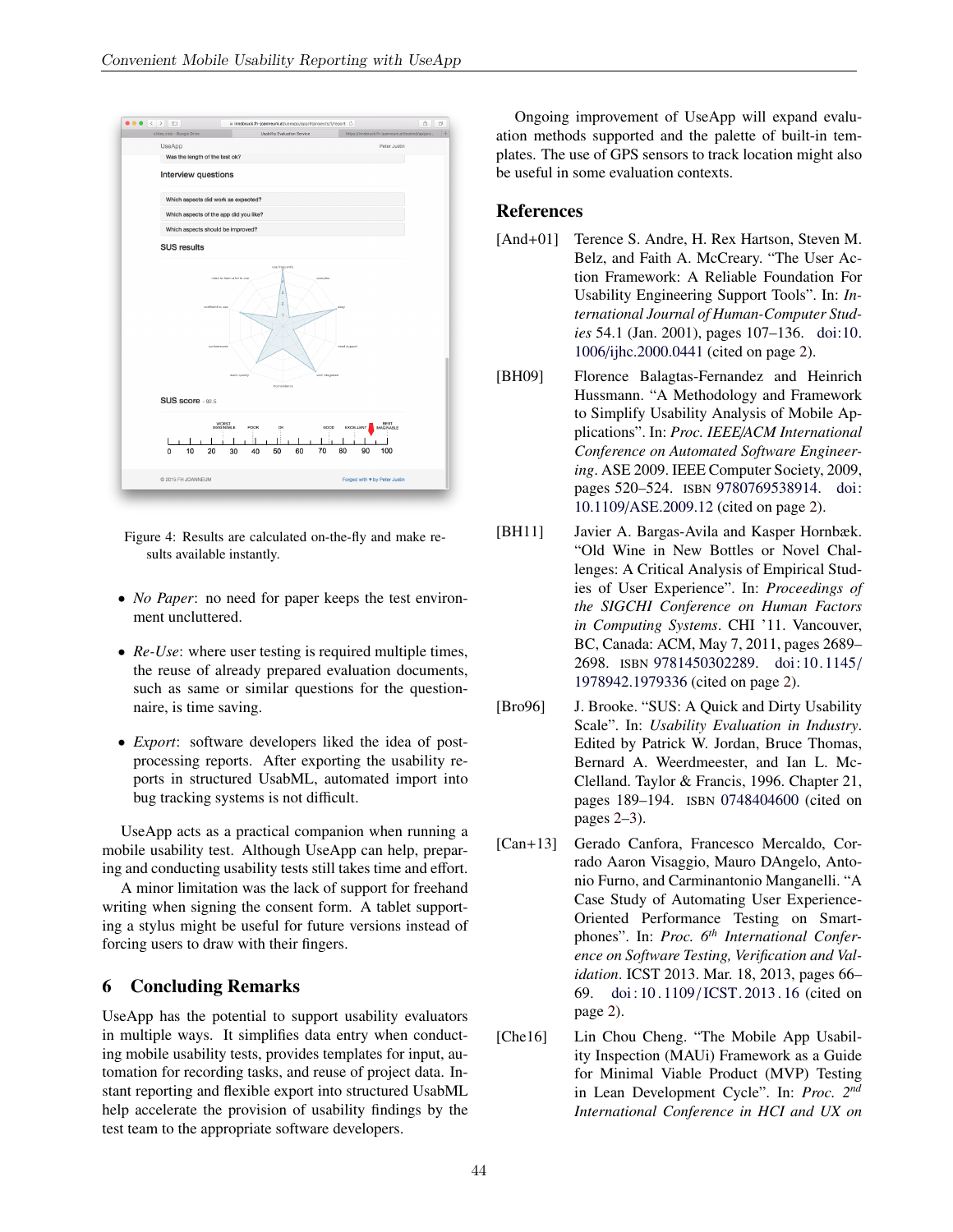*Indonesia 2016*. CHIuXiD 2016. Jakarta, Indonesia, Apr. 13, 2016, pages 1–11. ISBN 9781450340441. doi:/10.1145/2898459. 2898460 (cited on page 2).

- [DR93] Joseph S. Dumas and Janice Redish. *A Practical Guide to Usability Testing*. Ablex, Dec. 1993. ISBN 089391990X (cited on page 1).
- [FAK10] Johannes Feiner, Keith Andrews, and Elmar Krajnc. "UsabML - The Usability Report Markup Language: Formalising the Exchange of Usability Findings". In: *Proc. 2nd ACM SIGCHI Symposium on Engineering Interactive Computing Systems*. EICS 2010. Berlin, Germany: ACM, May 2010, pages 297–302. ISBN 1450300839. doi : 10 . 1145 / 1822018 . 1822065 (cited on pages 1–2).
- [FH03] Andy P. Field and Graham Hole. *How to Design and Report Experiments*. Sage Publications, Feb. 2003. ISBN 0761973826 (cited on page 2).
- [Hel+11] Florian Heller, Leonhard Lichtschlag, Moritz Wittenhagen, Thorsten Karrer, and Jan Borchers. "Me Hates This: Exploring Different Levels of User Feedback for (Usability) Bug Reporting". In: *Proc. Extended Abstracts on Human Factors in Computing Systems*. CHI EA 2011. Vancouver, BC, Canada: ACM, May 7, 2011, pages 1357–1362. ISBN 9781450302685. doi : 10 . 1145 / 1979742 . 1979774 (cited on page 2).
- [Her16] Morten Hertzum. "A Usability Test is Not an Interview". In: *interactions* 23.2 (Feb. 2016), pages 82–84. doi:10.1145/2875462 (cited on page 2).
- [HLL07] Ebba Thora Hvannberg, Effie Lai-Chong Law, and Marta Kristín Lérusdóttir. "Heuristic evaluation: Comparing ways of finding and reporting usability problems". In: *Interacting with Computers* 19.2 (2007), pages 225–240. doi: 10 . 1016 / j . intcom . 2006 . 10 . 001. http : / / kth.diva-portal.org/smash/get/diva2:527483/ FULLTEXT01 (cited on page 1).
- [KSV12] Artur H. Kronbauer, Celso A. S. Santos, and Vaninha Vieira. "Smartphone Applications Usability Evaluation: A Hybrid Model and Its Implementation". In: *Proc. 4th International Conference on Human-Centered Software Engineering*. HCSE 2012. Toulouse, France: Springer-Verlag, Oct. 29, 2012, pages 146– 163. ISBN 9783642343469. doi:10.1007/978-  $3 - 642 - 34347 - 6 - 9$ . http://dx.doi.org/10. 1007/978-3-642-34347-6\_9 (cited on page 2).
- [Lan13] Tania Lang. "Eight Lessons in Mobile Usability Testing". In: *UX Magazine* 998 (Apr. 10, 2013). https : / / uxmag . com / articles / eight lessons - in - mobile - usability - testing (cited on page 2).
- [LCA97] Darryn Lavery, Gilbert Cockton, and Malcom P. Atkinson. "Comparison of Evaluation Methods Using Structured Usability Problem Reports". In: *Behaviour* & *Information Technology* 16.4 (1997), pages 246–266. doi:10. 1080/014492997119824 (cited on page 2).
- [LH12] Florian Lettner and Clemens Holzmann. "Automated and Unsupervised User Interaction Logging As Basis for Usability Evaluation of Mobile Applications". In: *Proc. 10th International Conference on Advances in Mobile Computing* & *Multimedia*. MoMM 2012. Bali, Indonesia: ACM, 2012, pages 118–127. ISBN 9781450313070. doi: 10.1145/2428955. 2428983 (cited on page 2).
- [Ma+13] Xiaoxiao Ma, Bo Yan, Guanling Chen, Chunhui Zhang, Ke Huang, Jill Drury, and Linzhang Wang. "Design and implementation of a toolkit for usability testing of mobile apps". In: *Mobile Networks and Applications* 18.1 (2013), pages 81–97 (cited on page 2).
- [MIA16] Karima Moumane, Ali Idri, and Alain Abran. "Usability Evaluation of Mobile Applications Using ISO 9241 and ISO 25062 Standards". In: *SpringerPlus* 5.1 (2016), page 1. doi:10. 1186/s40064-016-2171-z (cited on page 2).
- [Nie94a] Jakob Nielsen. *Guerrilla HCI Using Discount Usability Engineering to Penetrate the Intimidation Barrier*. Jan. 1994. http : / / www . nngroup . com / articles / guerrilla - hci/ (cited on page 1).
- [Nie94b] Jakob Nielsen. *Ten Usability Heuristics*. Nielsen Norman Group. 1994. https : / / www . nngroup . com / articles / ten - usability heuristics/ (cited on page 1).
- [Nie95] Jakob Nielsen. "Usability Inspection Methods". In: *Conference Companion on Human Factors in Computing Systems*. CHI '95. Denver, Colorado, United States: ACM, 1995, pages 377–378. ISBN 0897917553. doi:10. 1145/223355.223730 (cited on page 1).
- [NM90] Jakob Nielsen and Rolf Molich. "Heuristic Evaluation of User Interfaces". In: *Proc. Conference on Human Factors in Computing Systems*. CHI '90. Seattle, Washington, USA: ACM, 1990, pages 249–256. ISBN 0201509326. doi: 10.1145/97243.97281 (cited on page 1).